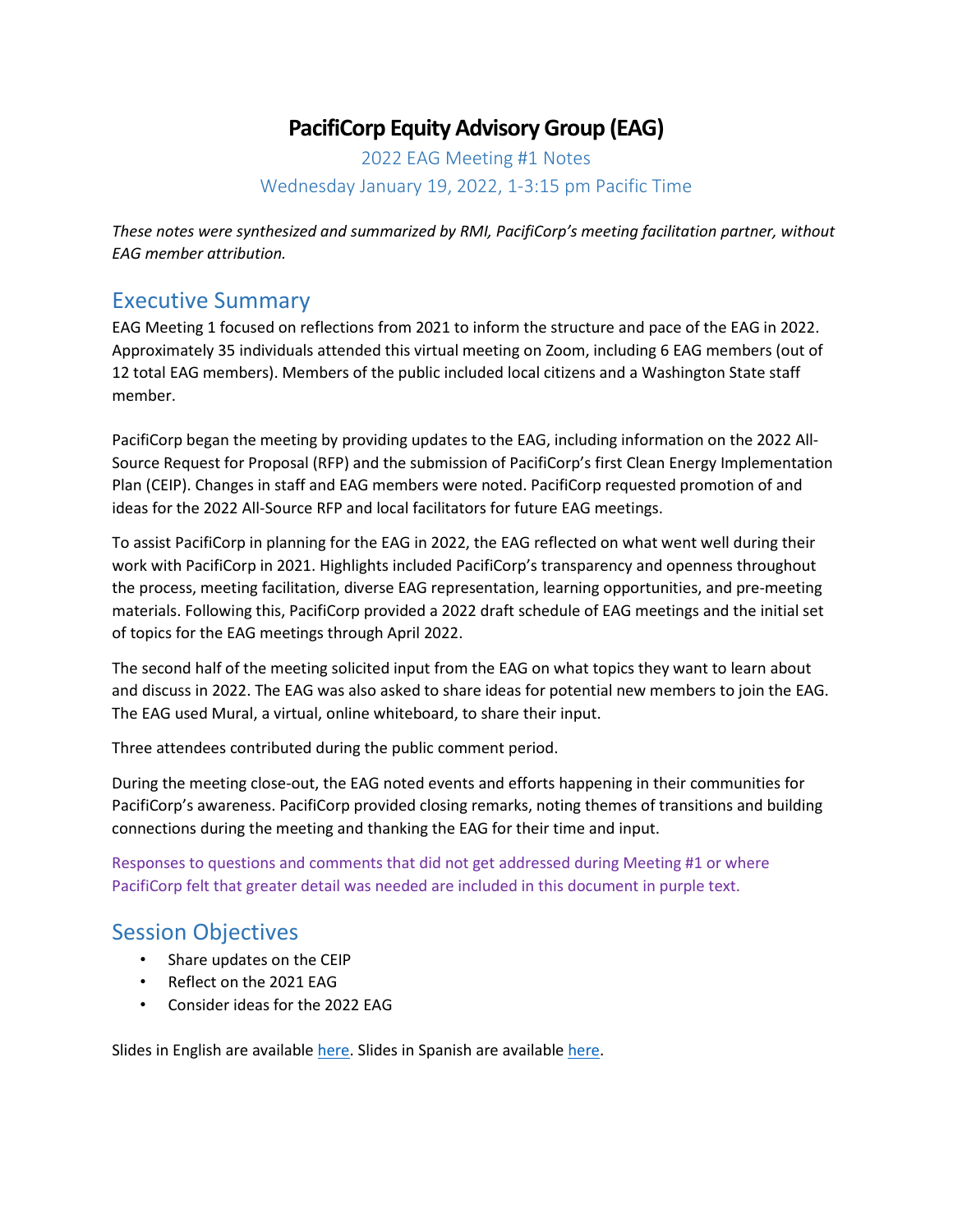# Opening (1:00pm)

PacifiCorp welcomed attendees, and RMI reviewed the agenda and objectives of the meeting.

### EAG Member Check-In (1:05 pm)

EAG members checked in by sharing one thing they were planning right now in 2022. Themes included managing the health and wellbeing of their staff, reviewing and revising work programs, dealing with COVID-19, and managing overall uncertainty for 2022.

| 2021 Equity Advisory Group member | <b>Organization</b>                          |
|-----------------------------------|----------------------------------------------|
| Isidra Sanchez                    | Opportunities Industrialization Center (OIC) |
| Erendira Cruz                     | Sustainable Living Center (SLC)              |
| Kaila Lockbeam                    | Perry Technical Institute (Perry Tech)       |
| Nathan Johnson                    | Yakima Health District                       |
| Norman Thiel                      | SonBridge                                    |
| Paul Tabayoyon                    | Asian Pacific Islander Coalition (APIC)      |
| Not in attendance                 |                                              |
| Noemi Ortiz                       | Northwest Community Action Center (NCAC)     |
| Angélica Reyes                    | La Casa Hogar                                |
| Jonathan Smith                    | Yakima County Development Association (YCDA) |
| Laura Armstrong                   | Independent representative                   |
| Raymond Wiseman                   | Yakama Power                                 |
| Sylvia Schaefer                   | <b>Blue Mountain Action Council (BMAC)</b>   |

## Updates (1:15 pm)

PacifiCorp updated the EAG on recent events, including:

- Filing of the 2022 All-Source Request for Proposal with Washington Utilities and Transportation Commission (UTC), along with contact information to provide comments and feedback.
	- o More information is available online at <https://www.pacificorp.com/suppliers/rfps/2022-all-source-rfp.html> or by emailing 2022AS\_RFP@pacificorp.com.
- Filing of the CEIP with UTC on December 30, 2021, along with contact information to provide comments and feedback.
	- o More information is available online at [https://www.pacificorp.com/energy/washington-clean-energy-transformation-act](https://www.pacificorp.com/energy/washington-clean-energy-transformation-act-equity.html)[equity.html](https://www.pacificorp.com/energy/washington-clean-energy-transformation-act-equity.html) or by emailing CEIP@pacificorp.com.
- Staffing changes to PacifiCorp, as well as changes to the EAG:
	- o Jackie Wetzsteon, Environmental Programs Manager, and Cory Scott, Vice President of Customer and Community Solutions, will transition leadership of the EAG to Melissa Nottingham, Manager of Regulation and Customer Advocacy.
	- o Ashley Rask, Customer and Corporate Communications, is no longer at PacifiCorp and transitioned communications team responsibilities to Selyna Bermudez.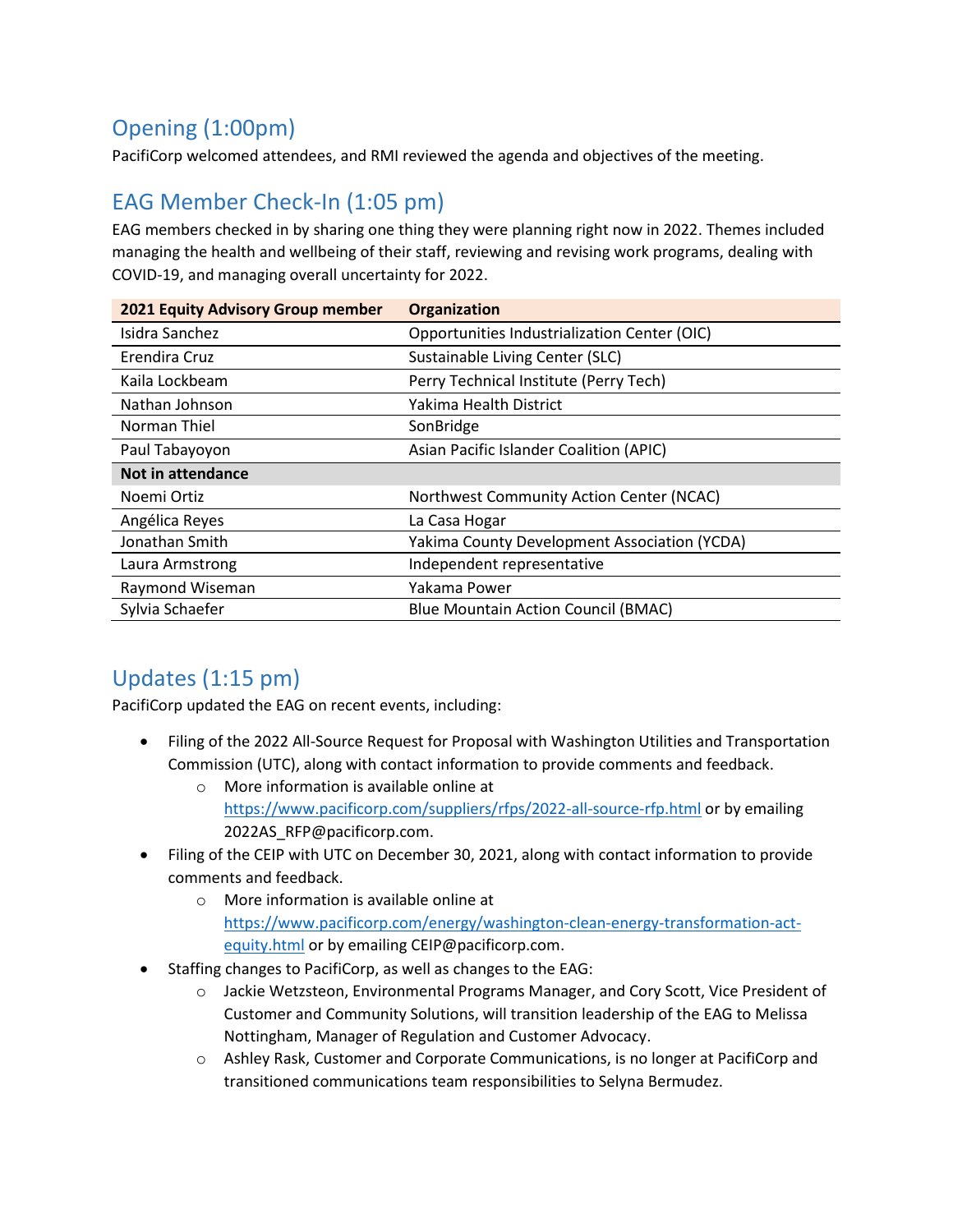- $\circ$  Tina Brooks moved into a new role at PacifiCorp's parent company, Berkshire Hathaway Energy as a manager of Diversity, Equity and Inclusion; her former responsibilities for stakeholder engagement will be filled by a new hire.
- o Equity Advisory Analyst [Portland, OR #106527 \(pacificorp.com\)](https://careers.pacificorp.com/job/PORTLAND-Equity-Advisory-Analyst-Portland%2C-OR-106527-OR-97232/837790400/)
- o Link to job posting.
- o Kaila Lockbeam, Laura Armstrong, and Sylvia Schaefer will not be on the EAG in 2022.

# EAG 2021 Reflections (1:25 pm)

The EAG was asked to journal for three minutes on the following prompt: What did you like about the EAG meetings and our work in 2021? Each EAG member shared their answers to the prompt; members expressed agreement through the Zoom chat. The responses were captured in Mural in the image below.

#### **Reflections.**

What did you like about EAG meetings and our work in 2021?



# PacifiCorp's 2022 EAG Ideas (1:45 pm)

PacifiCorp provided a proposed 2022 EAG schedule, as well as some initial topics for the EAG to consider, including updates to tracking Customer Benefit Indicators (CBIs); input on outreach, education, and public participation; and input on program development and expanding awareness.

An EAG member asked the following question:

- Q: For member recruitment, can you please give a bit of an overview of what you are envisioning as we switch to the implementation phase of this work?
	- $\circ$  A: PacifiCorp has some specific areas in which we value your input, such as energy education. In general, we're looking for anyone who brings another voice from the communities that we serve to ensure that we are hearing from all perspectives. The "Who" activity in today's session allows you to provide input on new EAG members for 2022.

PacifiCorp also presented a brief update on the Assistance Plus Program in Washington, a program designed to help qualifying customers with bills and arrearage management. At the time of the EAG meeting, the program had \$43,000 of available funds remaining.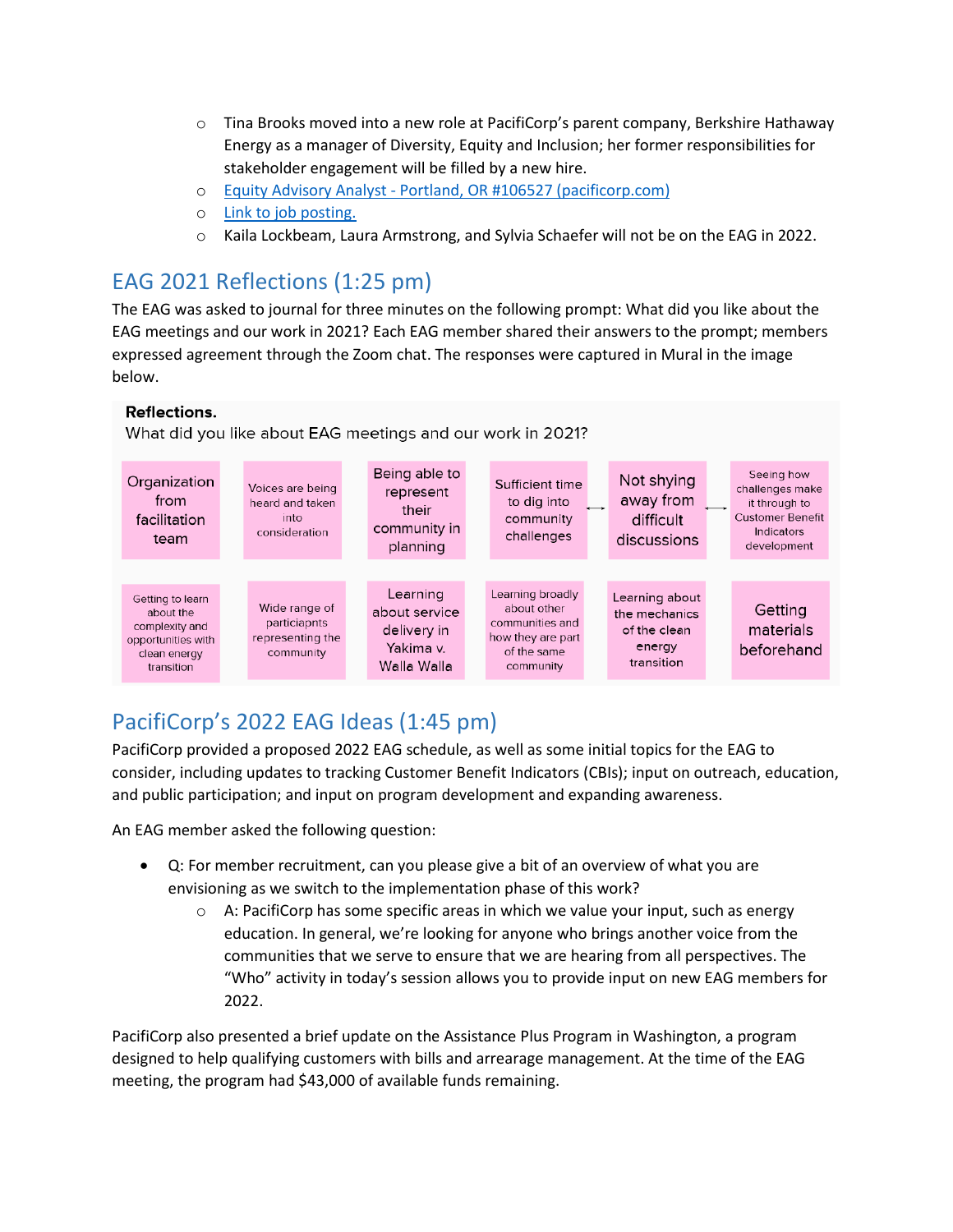An EAG member asked the following question:

- Q: After these funds are exhausted, will you be reallocating additional funding to this program, or is this a one-time effort?
	- $\circ$  A: The Assistance Plus Program is only a one-time effort, however PacifiCorp is exploring a pilot for a separate arrearage management program that will try to meet a similar need.

Following this session, the EAG took a 10-minute break.

## Break (1:50 pm)

## Ideas for EAG 2022: What (2:00 pm)

Following the break, the EAG worked in Mural. They first independently responded to the prompt: What topics do you want to discuss and learn about in 2022? The mural board was prepopulated with the ideas presented by PacifiCorp earlier in the meeting (yellow boxes on the top), and it had space for the EAG to contribute their own ideas (blue boxes on the bottom). The results of this activity are below. Note: Blue boxes have been slightly modified to provide clarity based on discussions during the meeting.



Use stars to show your enthusiasm for a topic. Add ideas of topics to cover in the blue stickies.



Following this activity, the EAG was sent to paired breakouts to reflect and discuss the topics. Themes from the report-outs of these conversations included: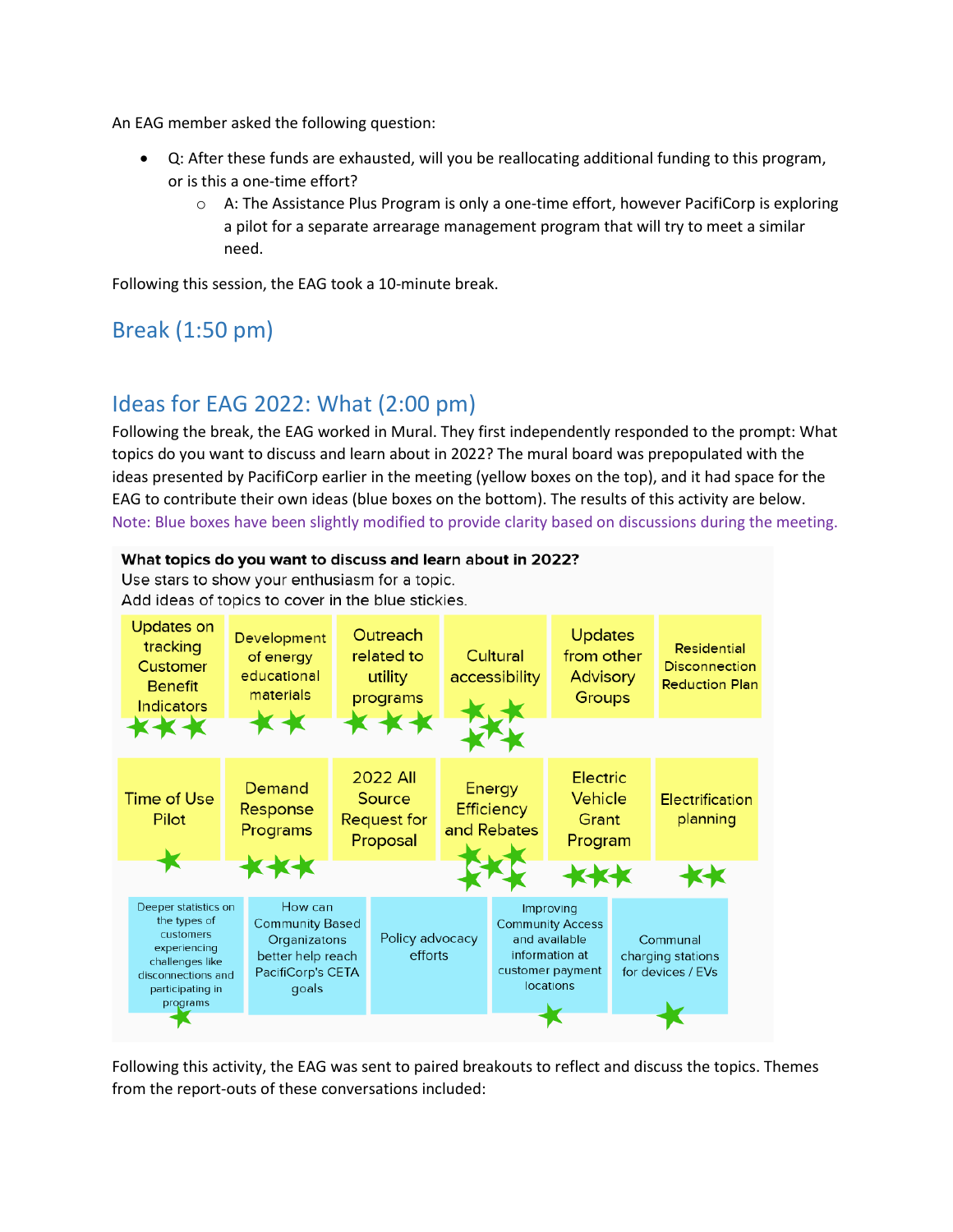- Find additional voices to provide missing perspectives and connections to the community
- Ensure outreach and education is done in a culturally-appropriate manner
- Provide relief to the most underserved community members
- Design the demand response so that it can be successfully deployed to named communities
- Ensure customers who are not internet users have equitable access to information
- Create an equitable electric vehicle (EV) program

After the discussion period, the EAG Members provided additional insight on their proposed topics for 2022.

## Ideas for 2022: Who (2:35 pm)

The EAG journaled independently on the following prompt: Who or what organizations with these [agricultural, veterans, education, and other] perspectives could serve on the EAG? After the journaling time, the EAG members discussed each suggestion, providing further information and potential contacts. The results of this activity are below. Note: Boxes have been slightly modified for clarity.

#### Who or what organizations with these perspectives could serve on the EAG?

Create a sticky note by double clicking anywhere, please be as specific as possible.



### Public Comment (2:45 pm)

Following the activity, the public was invited to provide comments or ask questions:

- Comment: Evergreen Consulting is excited to work with PacifiCorp on outreach for underserved populations and small businesses. EAG meetings are helpful.
- Two commenters expressed gratitude for the EAG's work.